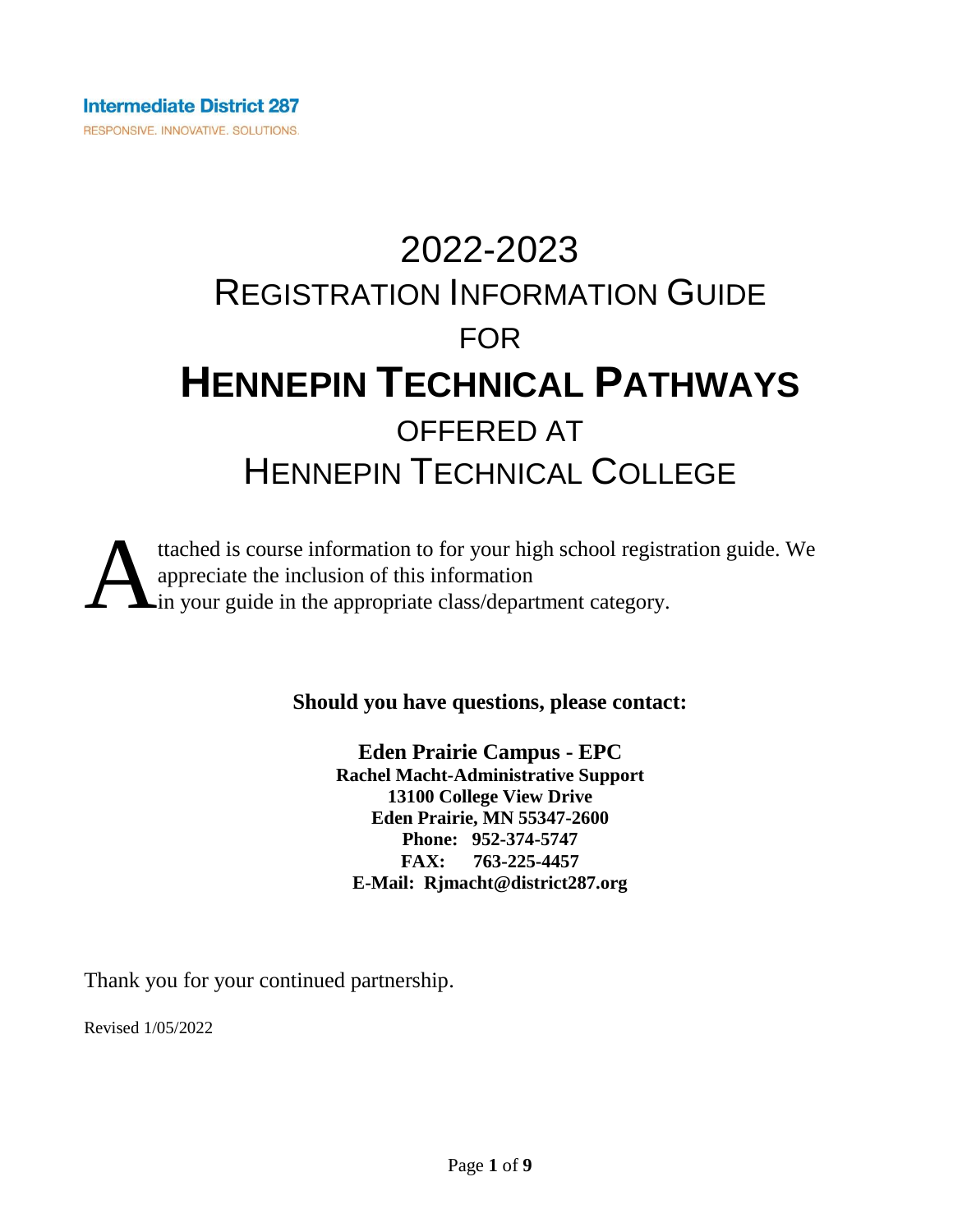### Hennepin Technical Pathways Courses available at Hennepin Technical College

Intermediate District 287's Career Courses focus on career skill development experiences and exploration.

## CAREER COURSES

Career courses are designed to assist students in making career decisions. Hands-on instruction is emphasized. Each course offers a broad array of information from similar careers within an industry. From here, students could use the skills and knowledge learned to branch off into a post-secondary career choice or explore employment in the area of study.

*Class activities will include:*

- $\triangleright$  Exposure to equipment and practices representative of current industry standards
- $\triangleright$  Lab projects designed to "put it all together"

*Students will:*

- $\triangleright$  Gain an understanding of the opportunities available within their chosen field of study
- $\triangleright$  Develop a foundation of technical knowledge and skill development
- $\triangleright$  Acquire a deeper understanding of each related college offerings and how it matches their interests, abilities and aspirations

Courses are scheduled to meet for approximately two hours during the school day, Monday through Friday. Students should see their high school counselor for additional information.

*Classes:* **8:30 – 10:10 a.m. 10:25 – 12:05 p.m. 12:35 – 2:15 p.m.**

### **Articulated Credit**

The majority of our programs offer articulated college credit with post-secondary schools within the state of Minnesota.

Students taking Pathways courses may earn articulated college credit through HTC or other Post-Secondary Institutions by satisfactorily completing the course requirements and by obtaining a grade of an A or B. To receive college credit, after graduation, students must enroll in a degree program at a post-secondary institution, download their credit from [www.CTEcreditmn.com](http://www.ctecreditmn.com/), and bring the credit with them to the college's admissions department.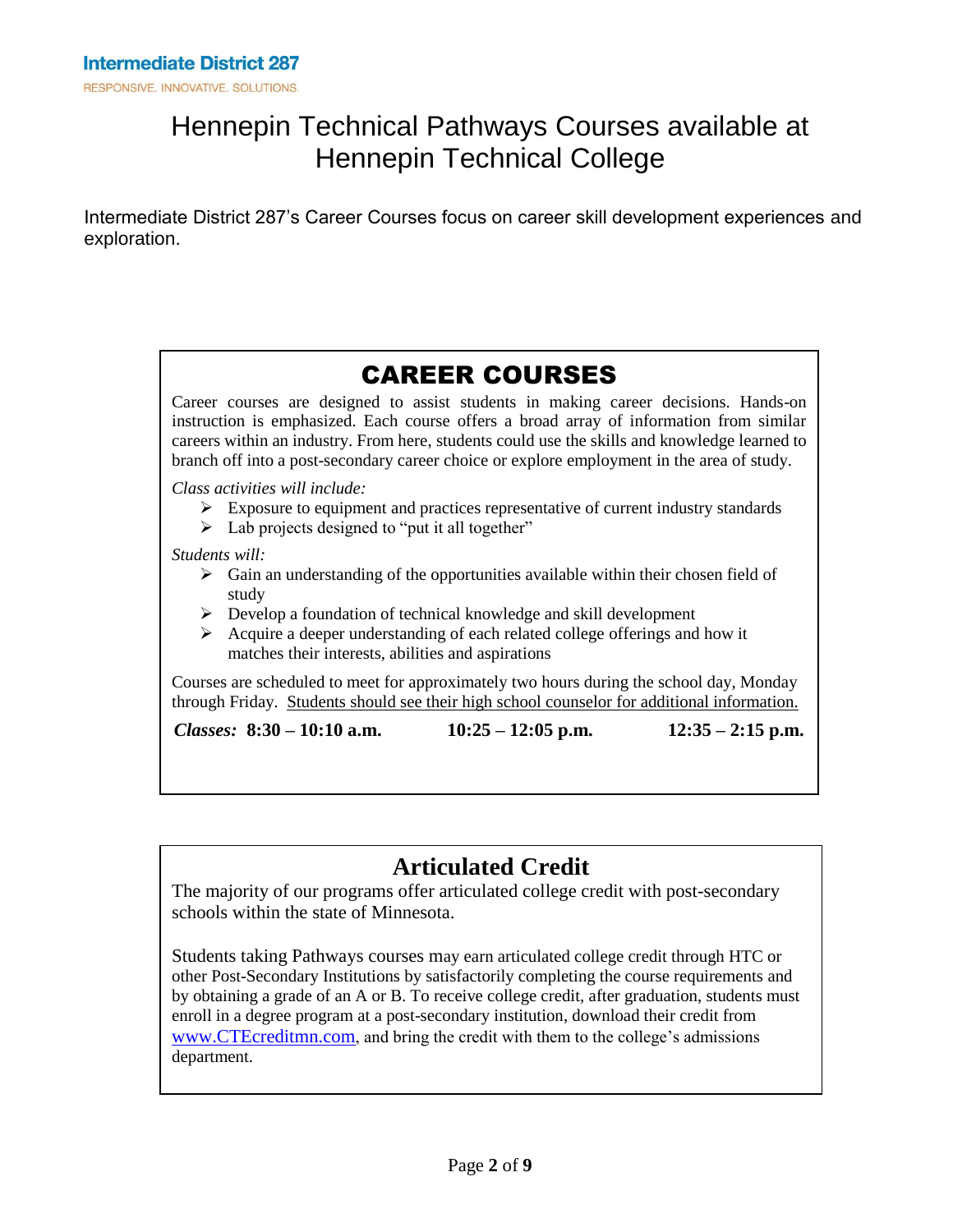| <b>Business, Management, &amp; Administration</b>                                                                                                                                                                                                                                                                                                                                                                                                                                                                               | <b>Business, Management, &amp; Administration</b>                                                                                                                                                                                                                                                                                                                                                                                                                                                      |
|---------------------------------------------------------------------------------------------------------------------------------------------------------------------------------------------------------------------------------------------------------------------------------------------------------------------------------------------------------------------------------------------------------------------------------------------------------------------------------------------------------------------------------|--------------------------------------------------------------------------------------------------------------------------------------------------------------------------------------------------------------------------------------------------------------------------------------------------------------------------------------------------------------------------------------------------------------------------------------------------------------------------------------------------------|
| <b>Hospitality and Tourism</b>                                                                                                                                                                                                                                                                                                                                                                                                                                                                                                  | <b>Hospitality and Tourism</b>                                                                                                                                                                                                                                                                                                                                                                                                                                                                         |
| <b>Culinary Arts - Fall Semester*</b><br>12:35 p.m. This is an articulated course – see page $2$ for<br>more details.                                                                                                                                                                                                                                                                                                                                                                                                           | <b>Culinary Arts - Spring Semester*</b><br>12:35 p.m. This is an articulated course – see page $2$ for<br>more details.                                                                                                                                                                                                                                                                                                                                                                                |
| This course is intended to introduce students to a variety<br>of careers in the food service industry. Students will<br>experience a number of career areas through both<br>technical and hands-on skills. Employment opportunities<br>and career advancement will be discussed and explored.<br>Food preparation experiences will range from the very<br>basic to gourmet. Students will also explore some<br>specialty career areas within the food service industry.                                                         | This course offers a more advanced level of culinary<br>training tailored to the standards of the culinary industry.<br>Students will be expected to perform at entry-level industry<br>standards. Hands-on activities are about 70 percent of the<br>coursework.                                                                                                                                                                                                                                      |
| Areas of Study<br>Introduction to the food service industry<br>٠<br>Safety and sanitation<br>$\bullet$<br>Reading and conversion of recipes<br>$\bullet$<br>Tools and Equipment<br>$\bullet$<br>Basic principles of cooking and food science<br>$\bullet$<br>Mise En Place<br>$\bullet$<br><b>Stocks and Sauces</b><br>٠<br>Soups<br>$\bullet$<br>ANSI accredited food handling and kitchen<br>$\bullet$<br>manager certification opportunities possible.<br>*Note-There is a fee associated with the<br>manager certification. | Areas of Study<br>Vegetable cookery<br>Potato cookery<br>$\bullet$<br>Legumes, grains, pasta and starch cookery<br>$\bullet$<br>Meat, poultry, and seafood cookery<br>$\bullet$<br>Salad dressings and Salad<br>٠<br>Sandwiches<br>$\bullet$<br><b>Breakfast Cookery</b><br>$\bullet$<br>Intro to baking<br>$\bullet$<br>ANSI accredited food handling and kitchen<br>$\bullet$<br>manager certification opportunities possible.<br>*Note-There is a fee associated with the manager<br>certification. |

### **Business, Management, & Administration**

Hospitality and Tourism

**Cooking for Independent Living – Fall or Spring Semester 8:00 a.m. and 10:00 a.m. (***No articulated credit is available for this course.)*

This course introduces the student to basic food preparation skills for use in the home setting as well as on the job. The student will learn to prepare balanced meals with emphasis on nutrition and personal economics. This course is designed for students who are developing transition skills.

Students who continue in the Spring Semester will build on skills learned Fall Semester, increasing their level of independence.

 *Areas of Study* .

- Menu planning
	- Economy budgeting
- Nutrition
- Food preparation skills
- Shopping for food
- Knife skills
- Sanitation and safety
- Measurements
- Full meal preparation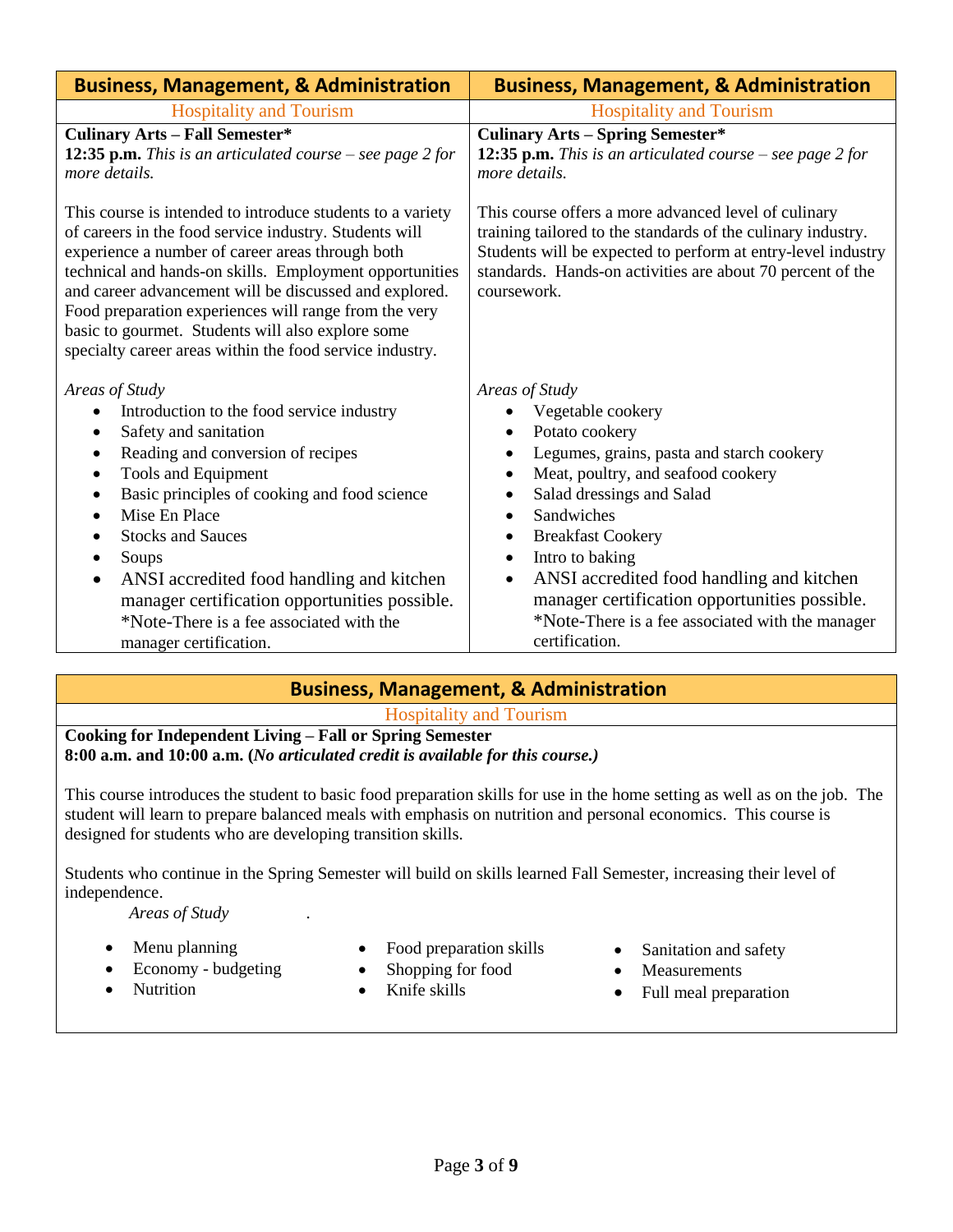### **Human Services**

### **Law, Public Safety, Corrections, & Security**

| <b>Emergency Medical Responder (EMR) -</b><br>Fall or Spring Semester 10:25 a.m. & 12:35 p.m.<br>This course offers articulated college credit worth 3<br>semester credits.<br>This course prepares students to provide immediate<br>lifesaving prehospital assessment and care for<br>patients of all ages until additional medical help<br>arrives. Students will learn about responder roles,<br>responsibilities, and legal concerns as well as patient<br>assessment, care and stabilization. Additional topics<br>of study include an introduction to emergency<br>medical services systems, anatomy and physiology,<br>responder safety and career opportunities. Practical<br>skills required for EMR's to deal with medical and<br>traumatic emergencies will be taught and students<br>will be trained in professional rescuer CPR. | Medical Terminology-Fall or Spring Semester 8:30 in-<br>person, or online asynchronous or hybrid<br>This course offers articulated college credit worth 3<br>semester credits.<br>Medical terminology is a college level terminology course<br>and a required college-level course for all medical post-<br>secondary and career pathways. Students will use the text-<br>book to study medical terminology and its relevance to<br>medical careers. Articulated credit will be awarded to<br>students who score 80% or higher on all assessments.<br>This course involves less hands-on training than other<br>Pathways courses, but it satisfies a critical component of a<br>medical education early and at no cost to the student.<br>This course can be taking in-person at 8:00, and can also<br>be taken online, asynchronously, so students can work on<br>it at their convenience. |
|-----------------------------------------------------------------------------------------------------------------------------------------------------------------------------------------------------------------------------------------------------------------------------------------------------------------------------------------------------------------------------------------------------------------------------------------------------------------------------------------------------------------------------------------------------------------------------------------------------------------------------------------------------------------------------------------------------------------------------------------------------------------------------------------------------------------------------------------------|---------------------------------------------------------------------------------------------------------------------------------------------------------------------------------------------------------------------------------------------------------------------------------------------------------------------------------------------------------------------------------------------------------------------------------------------------------------------------------------------------------------------------------------------------------------------------------------------------------------------------------------------------------------------------------------------------------------------------------------------------------------------------------------------------------------------------------------------------------------------------------------------|
| Areas of Study                                                                                                                                                                                                                                                                                                                                                                                                                                                                                                                                                                                                                                                                                                                                                                                                                                |                                                                                                                                                                                                                                                                                                                                                                                                                                                                                                                                                                                                                                                                                                                                                                                                                                                                                             |
| The Emergency Medical System<br><b>Responder Safety and Wellness</b><br>$\bullet$<br>Medical, Legal, and Ethical Issues<br>$\bullet$<br>Communication, Documentation and<br>$\bullet$<br>Terminology<br>Anatomy and Physiology<br>$\bullet$<br><b>Airway Management</b><br>$\bullet$<br><b>Patient Assessment</b><br>$\bullet$<br><b>Medical Emergencies</b><br>$\bullet$<br>Bleeding, Shock, and Musculoskeletal<br>$\bullet$                                                                                                                                                                                                                                                                                                                                                                                                                | Students who take the course asynchronously are welcome<br>to come to the 8:00 in-person section whenever they need<br>and are able to for support.<br>Areas of Study<br>Anatomy and Physiology<br>Medication<br>$\bullet$<br>Pathology<br>٠<br><b>Medical Equipment</b><br>$\bullet$<br><b>Clinical Settings</b><br>$\bullet$                                                                                                                                                                                                                                                                                                                                                                                                                                                                                                                                                              |
| Injuries                                                                                                                                                                                                                                                                                                                                                                                                                                                                                                                                                                                                                                                                                                                                                                                                                                      | <b>Clinical Professions and Roles</b>                                                                                                                                                                                                                                                                                                                                                                                                                                                                                                                                                                                                                                                                                                                                                                                                                                                       |
| Childbirth<br>$\bullet$                                                                                                                                                                                                                                                                                                                                                                                                                                                                                                                                                                                                                                                                                                                                                                                                                       | <b>Patient Assessment</b>                                                                                                                                                                                                                                                                                                                                                                                                                                                                                                                                                                                                                                                                                                                                                                                                                                                                   |
|                                                                                                                                                                                                                                                                                                                                                                                                                                                                                                                                                                                                                                                                                                                                                                                                                                               | <b>Medical Emergencies</b>                                                                                                                                                                                                                                                                                                                                                                                                                                                                                                                                                                                                                                                                                                                                                                                                                                                                  |
| Pediatric and Geriatric Emergencies                                                                                                                                                                                                                                                                                                                                                                                                                                                                                                                                                                                                                                                                                                                                                                                                           | Pediatric and Geriatric Emergencies                                                                                                                                                                                                                                                                                                                                                                                                                                                                                                                                                                                                                                                                                                                                                                                                                                                         |
| Patient Extrication, Movement and Transport                                                                                                                                                                                                                                                                                                                                                                                                                                                                                                                                                                                                                                                                                                                                                                                                   |                                                                                                                                                                                                                                                                                                                                                                                                                                                                                                                                                                                                                                                                                                                                                                                                                                                                                             |
|                                                                                                                                                                                                                                                                                                                                                                                                                                                                                                                                                                                                                                                                                                                                                                                                                                               | Patient Extrication, Movement and Transport                                                                                                                                                                                                                                                                                                                                                                                                                                                                                                                                                                                                                                                                                                                                                                                                                                                 |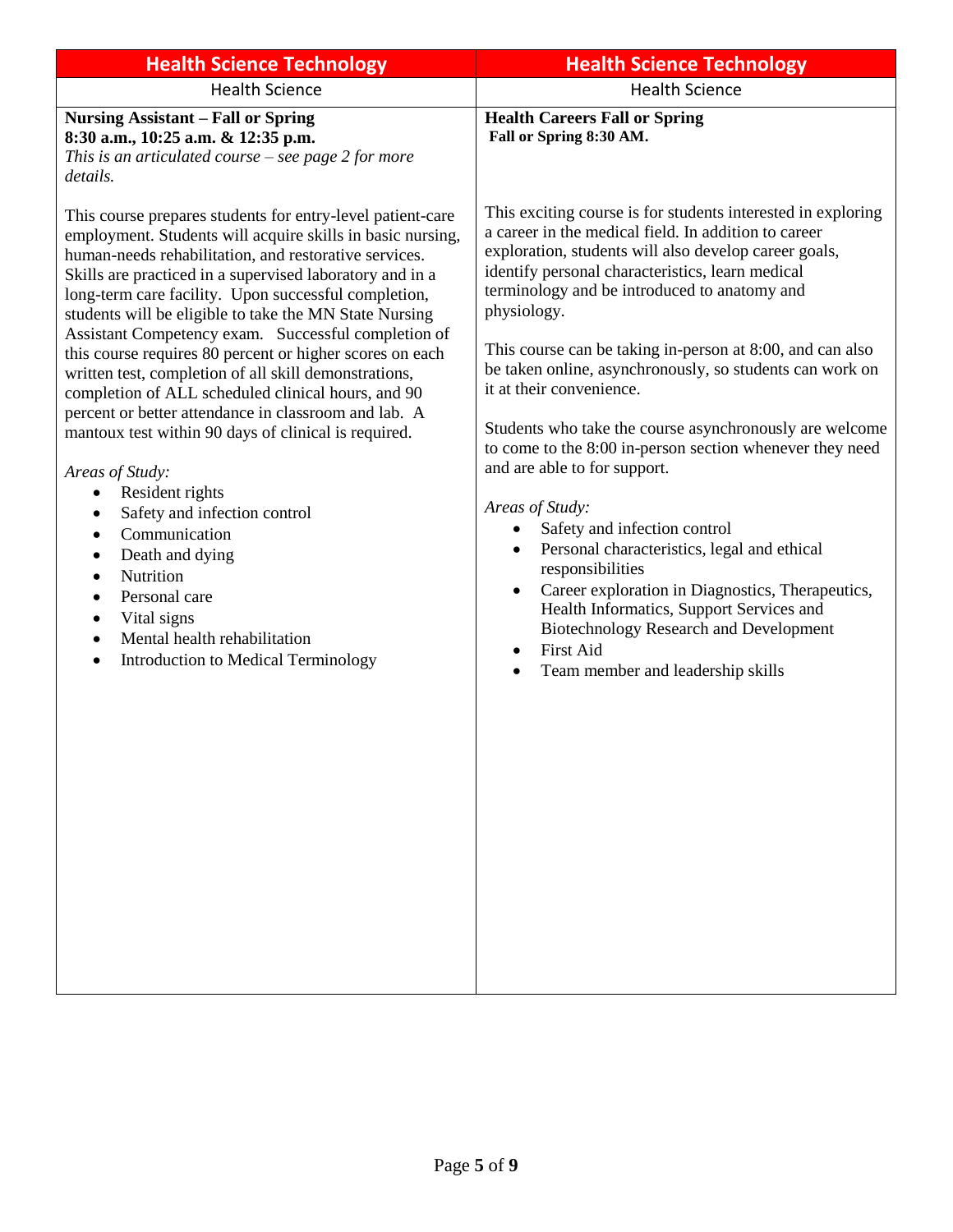| <b>Engineering, Manufacturing, &amp; Technology</b>                                                                                                                                                                                                                                          | <b>Engineering, Manufacturing, &amp; Technology</b>                                                                                                                                                                  |
|----------------------------------------------------------------------------------------------------------------------------------------------------------------------------------------------------------------------------------------------------------------------------------------------|----------------------------------------------------------------------------------------------------------------------------------------------------------------------------------------------------------------------|
| Manufacturing                                                                                                                                                                                                                                                                                | Manufacturing                                                                                                                                                                                                        |
| <b>Auto Body Repair - Fall Semester*</b><br>8:30 a.m., 10:25 a.m. and 12:35 p.m.<br>This is an articulated course $-$ see page 2 for more<br>details.<br>This introductory course to auto body technology teaches                                                                            | <b>Auto Body Repair - Spring Semester*</b><br>8:30 a.m., 10:25 a.m. and 12:35 p.m.<br>This is an articulated course $-$ see page 2 for more<br>details.<br>In this course, students learn MIG welding, dent repair,  |
| non-structural repair, collision damage estimating, and<br>refinishing. This is a skill-building course that starts<br>students on their way towards becoming proficient in the<br>auto body industry.<br>Areas of Study<br>Automotive refinishing<br>٠<br>Detailing<br>٠<br>Estimating<br>٠ | and alignment of bolts on parts.<br>Areas of Study<br>Cutting and heating processes<br>Welding<br>Non-structural repair<br>Disassembly, assembly, and alignment of bolt-on<br>components<br>Advanced welding project |
| <b>Safety Practices</b><br>$\bullet$<br>*Note: There is a lab fee for this course.                                                                                                                                                                                                           | *Note: There is a lab fee for this course.                                                                                                                                                                           |

**Engineering, Manufacturing, & Technology**

Manufacturing

#### **Advanced Auto Body Repair (Year 2)\***

**Prerequisite**: Student must have completed both Fall and Spring Semester Auto Body Repair courses and have instructor approval.

#### **Fall or Spring Semester**

#### **8:30 a.m., 10:25 a.m. and 12:35 p.m.**

*This is an articulated course – see page 2 for more details.*

Students refine their skills in repairing today's technologically advanced cars that require knowledge of metals and plastics and proficiency in performing structural repairs using specialized equipment. Students will restore and refinish vehicles using skills learned in class.

*Areas of Study*

- Frame repair
- Welding
- Metal finishing
- Painting
- Alignment of body components

\*Note: There is a lab fee for this course.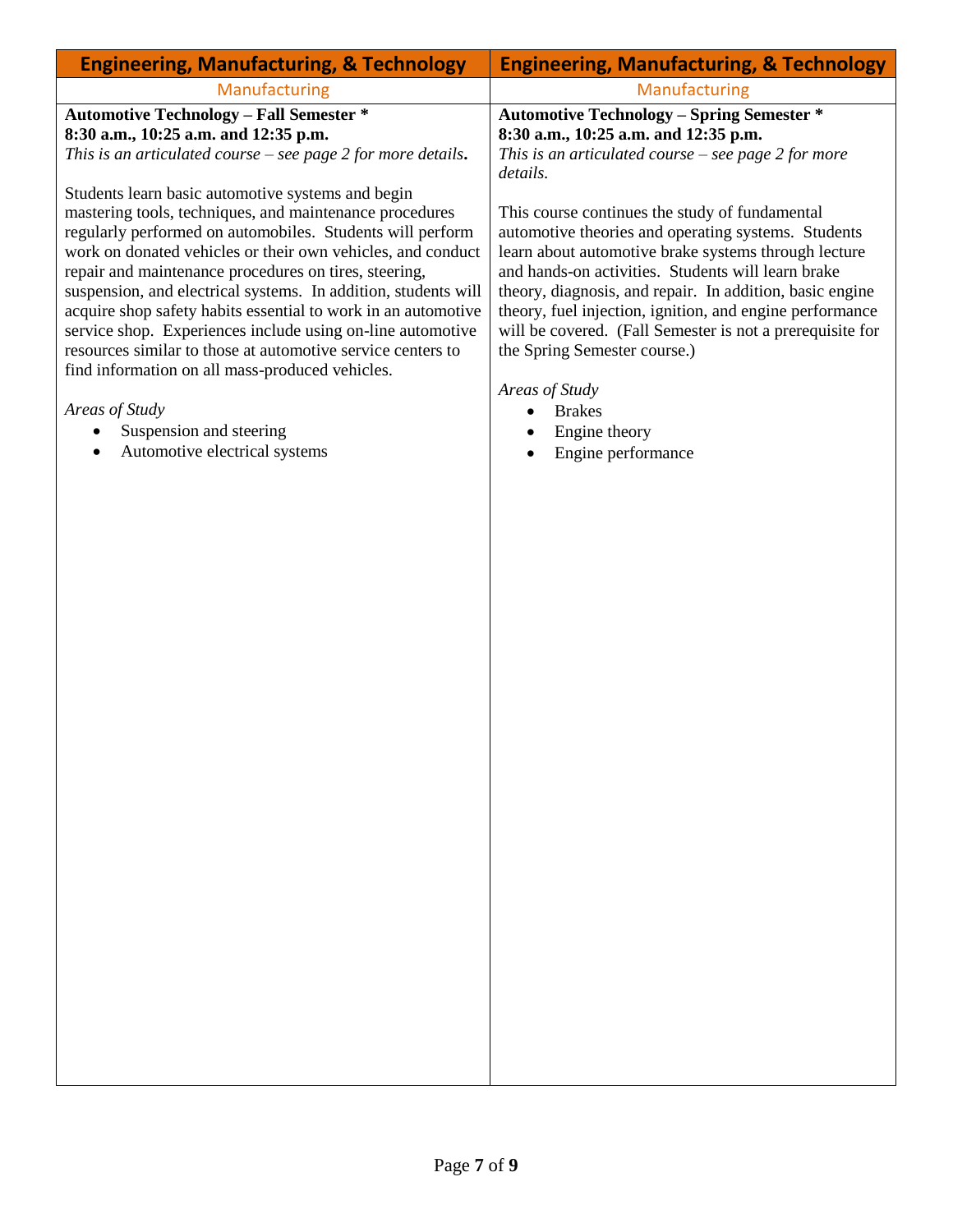| <b>Engineering, Manufacturing, &amp; Technology</b>                                                                                                                                                                                                                                                                                                                                                                                                                                                                                                                                                                                                                                                                                                                               | <b>Engineering, Manufacturing, &amp; Technology</b>                                                                                                                                                                                                                                                                                                                                                                                                                                                                                                                                                                                                                                                                                                                                                                                                                                                                                              |
|-----------------------------------------------------------------------------------------------------------------------------------------------------------------------------------------------------------------------------------------------------------------------------------------------------------------------------------------------------------------------------------------------------------------------------------------------------------------------------------------------------------------------------------------------------------------------------------------------------------------------------------------------------------------------------------------------------------------------------------------------------------------------------------|--------------------------------------------------------------------------------------------------------------------------------------------------------------------------------------------------------------------------------------------------------------------------------------------------------------------------------------------------------------------------------------------------------------------------------------------------------------------------------------------------------------------------------------------------------------------------------------------------------------------------------------------------------------------------------------------------------------------------------------------------------------------------------------------------------------------------------------------------------------------------------------------------------------------------------------------------|
| Manufacturing                                                                                                                                                                                                                                                                                                                                                                                                                                                                                                                                                                                                                                                                                                                                                                     | Manufacturing                                                                                                                                                                                                                                                                                                                                                                                                                                                                                                                                                                                                                                                                                                                                                                                                                                                                                                                                    |
| <b>Outdoor Motor Sports/Power Equipment I (Small</b><br>$Engineering) -$                                                                                                                                                                                                                                                                                                                                                                                                                                                                                                                                                                                                                                                                                                          | <b>Outdoor Motor Sports/Power Equipment II (Small</b><br>Engines)-                                                                                                                                                                                                                                                                                                                                                                                                                                                                                                                                                                                                                                                                                                                                                                                                                                                                               |
| Fall or Spring Semester EPC - 8:30 a.m., 10:25 a.m. and<br>12:35 p.m.                                                                                                                                                                                                                                                                                                                                                                                                                                                                                                                                                                                                                                                                                                             | Fall or Spring Semester EPC - 8:30 a.m., 10:25 a.m. and<br>12:35 p.m.                                                                                                                                                                                                                                                                                                                                                                                                                                                                                                                                                                                                                                                                                                                                                                                                                                                                            |
| This is an articulated course $-$ see page 2 for more details.                                                                                                                                                                                                                                                                                                                                                                                                                                                                                                                                                                                                                                                                                                                    | This is an articulated course $-$ see page 2 for more details.                                                                                                                                                                                                                                                                                                                                                                                                                                                                                                                                                                                                                                                                                                                                                                                                                                                                                   |
| Students will learn how to maintain and repair ATVs,<br>motorcycles, mini bikes, snowmobiles, personal watercraft,<br>and small internal combustion engines used on power<br>equipment such as lawn tractors, generators, trimmers, and<br>leaf/snow blowers. Students will also learn engine<br>maintenance, preventive care, problem solving, minor and<br>major engine rebuilding, and how to achieve customer<br>satisfaction. The curriculum focuses on skill building projects<br>and troubleshooting. Students learn industry standards and<br>current technology using both factory and after-market<br>manuals and text.<br>Areas of Study<br>Engine rebuilding<br>٠<br>Repair and overhaul<br>$\bullet$<br>Shop safety<br>٠<br>Trouble-shooting techniques<br>$\bullet$ | Students in this advanced course will focus on skill building,<br>diagnostics, trouble-shooting, preventive care, and minor and<br>major engine rebuilding. A large emphasis will be placed on<br>time management which will include ordering parts, customer<br>communications, invoicing, and computer skills. Electrical<br>components, along with reading schematics and the repair of<br>these items, will also be a component of this course. Electrical<br>motors and the various charging systems will be introduced.<br>Students will learn to use a multimeter in coordination with<br>manufacturer specific service manuals to diagnose,<br>troubleshoot and correct electrical problems. Students will<br>learn about various braking systems, starting systems and<br>accessories common in the power sports field. Students will<br>learn to diagnose, problem solve and repair these systems or<br>accessories.<br>Areas of Study |
|                                                                                                                                                                                                                                                                                                                                                                                                                                                                                                                                                                                                                                                                                                                                                                                   | Electrical components<br>Reading schematics<br>Repair and overhaul                                                                                                                                                                                                                                                                                                                                                                                                                                                                                                                                                                                                                                                                                                                                                                                                                                                                               |
| <b>Power Sports for the Enthusiast/Home Shop-</b><br>Fall or Spring Semester EPC - 8:00 a.m.                                                                                                                                                                                                                                                                                                                                                                                                                                                                                                                                                                                                                                                                                      | Electrical motors and battery power<br>$\bullet$                                                                                                                                                                                                                                                                                                                                                                                                                                                                                                                                                                                                                                                                                                                                                                                                                                                                                                 |
| This is an articulated course $-$ see page 2 for more details.                                                                                                                                                                                                                                                                                                                                                                                                                                                                                                                                                                                                                                                                                                                    | <b>Brake Systems</b><br>Drive Systems<br>٠                                                                                                                                                                                                                                                                                                                                                                                                                                                                                                                                                                                                                                                                                                                                                                                                                                                                                                       |
| Power Sports for the Enthusiast focuses on both preventative                                                                                                                                                                                                                                                                                                                                                                                                                                                                                                                                                                                                                                                                                                                      | Accessories.<br>$\bullet$                                                                                                                                                                                                                                                                                                                                                                                                                                                                                                                                                                                                                                                                                                                                                                                                                                                                                                                        |
| and routine maintenance of power sports equipment. Students<br>will learn how to properly store their seasonal equipment.<br>Students will also set up and maintain a "home shop" learning<br>how to budget and purchase tools and equipment, maintain<br>their "shop" and perform projects required with the resources<br>they have at their "shop". Problem solving and critical<br>thinking are two of the "tools" the students will frequently<br>use.                                                                                                                                                                                                                                                                                                                        | (Prerequisite: Student must have passed Outdoor Motor<br>Sports/Power Equipment I.)                                                                                                                                                                                                                                                                                                                                                                                                                                                                                                                                                                                                                                                                                                                                                                                                                                                              |
| Areas of Study<br>How to bleed hydraulic brakes<br>$\bullet$<br>How to tighten a chain on a dirt bike<br>$\bullet$<br>How to align the skis on a snowmobile<br>$\bullet$<br>How to lower a motorcycle<br>$\bullet$<br>How to wire in an integrated tail light<br>$\bullet$<br>How to change impeller on an outboard<br>$\bullet$                                                                                                                                                                                                                                                                                                                                                                                                                                                  |                                                                                                                                                                                                                                                                                                                                                                                                                                                                                                                                                                                                                                                                                                                                                                                                                                                                                                                                                  |